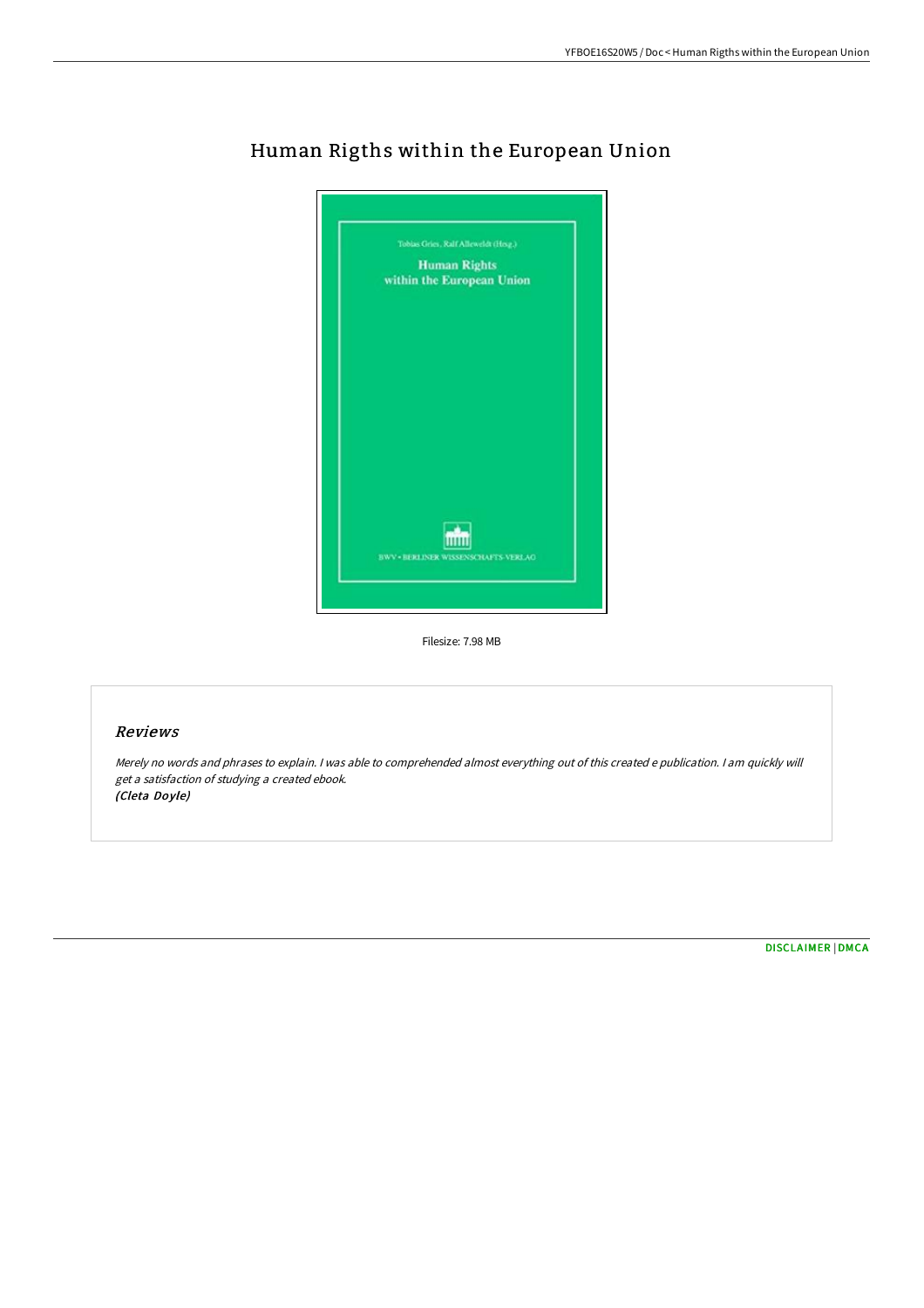## HUMAN RIGTHS WITHIN THE EUROPEAN UNION



To save Human Rigths within the European Union PDF, remember to follow the link under and download the file or have accessibility to other information which are highly relevant to HUMAN RIGTHS WITHIN THE EUROPEAN UNION ebook.

BWV Berliner-Wissenschaft Mrz 2004, 2004. Taschenbuch. Book Condition: Neu. 226x154x17 mm. Neuware - The book contains the papers presented by students at the 10th German-Polish Seminar on Contemporary Problems of International Law held in Frankfurt (Oder) and Slubice from 5 to 9 May 2003. The seminar was organized by the European University Viadrina Frankfurt (Oder) in co-operation with the Jagiellonian University Kraków, Wroclaw University, and the Ruhr-University Bochum. The seminar was devoted to the protection of fundamental rights in the European Union. The papers cover many aspects of this important issue; they deal, inter alia, with the Court's method of defining human rights standards with reference to the common tradition of all member states, the role of the European Convention on Human Rights, and, of course, the European Charter of Fundamental Rights. In addition to these general issues the book contains papers on particular human rights issues, as the right to life, freedom of expression or data protection. Complementing the overview a number of Chapters deal with Human Rights in the Foreign and Security Policy of the European Union as well as in its development cooperation with third-states. The last chapters concentrate on remedies available for the protection of fundamental/human rights under the EU system. The book contains the papers presented by students at the 10th German-Polish Seminar on Contemporary Problems of International Law held in Frankfurt (Oder) and Slubice from 5 to 9 May 2003. The seminar was organized by the European University Viadrina Frankfurt (Oder) in co-operation with the Jagiellonian University Kraków, Wroclaw University, and the Ruhr-University Bochum. The seminar was devoted to the protection of fundamental rights in the European Union. The papers cover many aspects of this important issue; they deal, inter alia, with the Court's method of defining human rights standards with reference to the...

 $\boxed{m}$ Read Human Rigths within the [European](http://techno-pub.tech/human-rigths-within-the-european-union.html) Union Online  $\ensuremath{\mathop\square}$ [Download](http://techno-pub.tech/human-rigths-within-the-european-union.html) PDF Human Rigths within the European Union